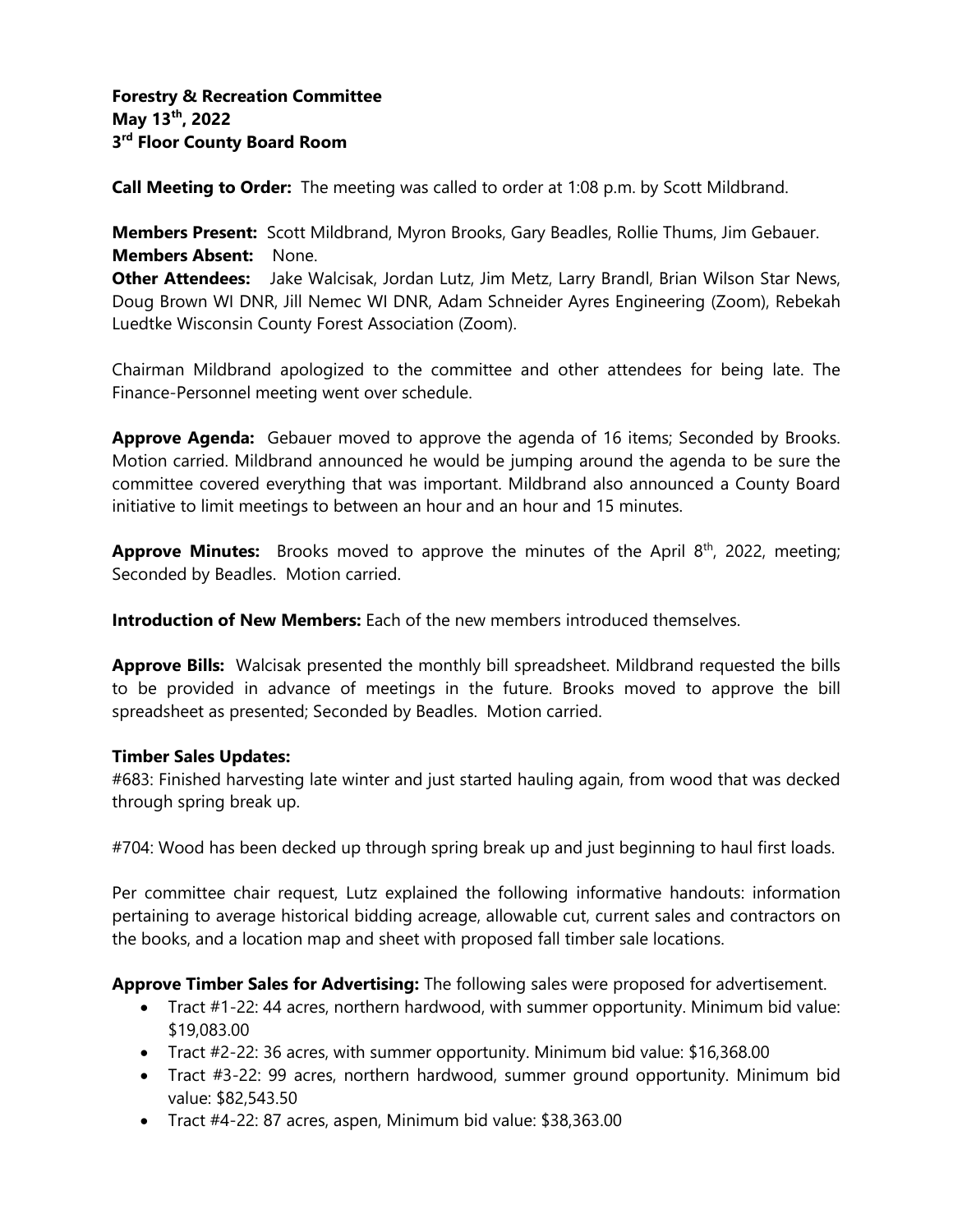Four sales on 266 acres, total minimum bid: \$156,357.50. Motion made by Gebauer to approve sales for advertising, as presented. Second by Beadles. Motion carried

**Taylor County Dams Update:** Mildbrand asked Finance Director Larry Brandl to provide an update regarding the grants and financial status for the three current county dam projects. Brandl differed the question to Walcisak. Walcisak provided two handouts showing the cost incurred to date, cost to finish, reimbursable costs and pending grant awards for each project. In total these projects are estimated at \$729,800. Cost to complete all three projects \$627,950. Dam grant award and pending awards \$314,000. All projects reimbursable to date \$51,000. County Dam account balance \$275,200. This results in a \$12,000 surplus, pending the award of the Camp 8 and Chelsea Lake grant applications. The County has adequate funds budgeted to complete all three projects as planned. The County will likely be notified by DNR regarding grant award or denial in late May to early June. Mildbrand expressed his concern with rising material and labor cost in all industries. Schneider explained increased costs have been incorporated into these projects and their respective grant applications. Mildbrand would like to discuss the possibility of dredging Camp 8 Flowage and placing fish cribs while it is drawn down to create a better trout fishery.

**Miller Dam Sluice Gate Contract Extension Request – Nordic Group:** Walcisak and Schneider provided a project background and timeline for the committee. Replacement of the Miller Dam sluice gate was first discussed at the Forestry Committee in 2019 and brought to County Board in 2020. The current project deadline is June  $1<sup>st</sup>$ , 2022. Nordic Group is requesting a 60-day extension due to a gate manufacturing delay and seasonally high-water levels. Thums moved to approve Nordic Group's 60-day extension request; Seconded by Brooks. Motion carried.

#### **Disaster Damage Aid Grant – Flooding Damage to County Forest Roads:**

Lutz presented a grant opportunity, Disaster Damage Aid Grant (DDA), to pursue potential reimbursement of damage that occurred on county forest roads. A heavy rain event, on April 12- 13, in combination with frozen ground conditions caused flooding and road washouts, with an estimated damage amount of \$11,00. There are 4 proposed eligible sites located on Camp 8 road (2), Trout Avenue (1), and East Lemke Creek (1). A DDA petition was presented by Lutz showing estimated costs and location map. Brooks moved to approve pursuing the DDA grant as proposed. Seconded by Beadles. Motion carried.

**Review and Approve Reforestation Site Preparation Bids:** No bids were received for the site preparation of an 11-acre reforestation project. This project was bid out with Marathon and Oneida Counties to help promote greater interest in potential contractors. Site preparation work will now be conducted internally with department staff and equipment as well as with DNR equipment and operators. Walcisak explained how dozer site prep is less desirable than disc trenching. Mildbrand asked what the cost would be for this project. Walcisak stated the most recent site preparation conducted with DNR was a 43-acre project for less than \$1,700. DNR annual time standards and DNR dozer training hours were applied to reduce the cost of this previous project. Walcisak informed the committee the total cost of reforestation is approximately \$500/acre which includes site preparations, seedlings and planting. No action required.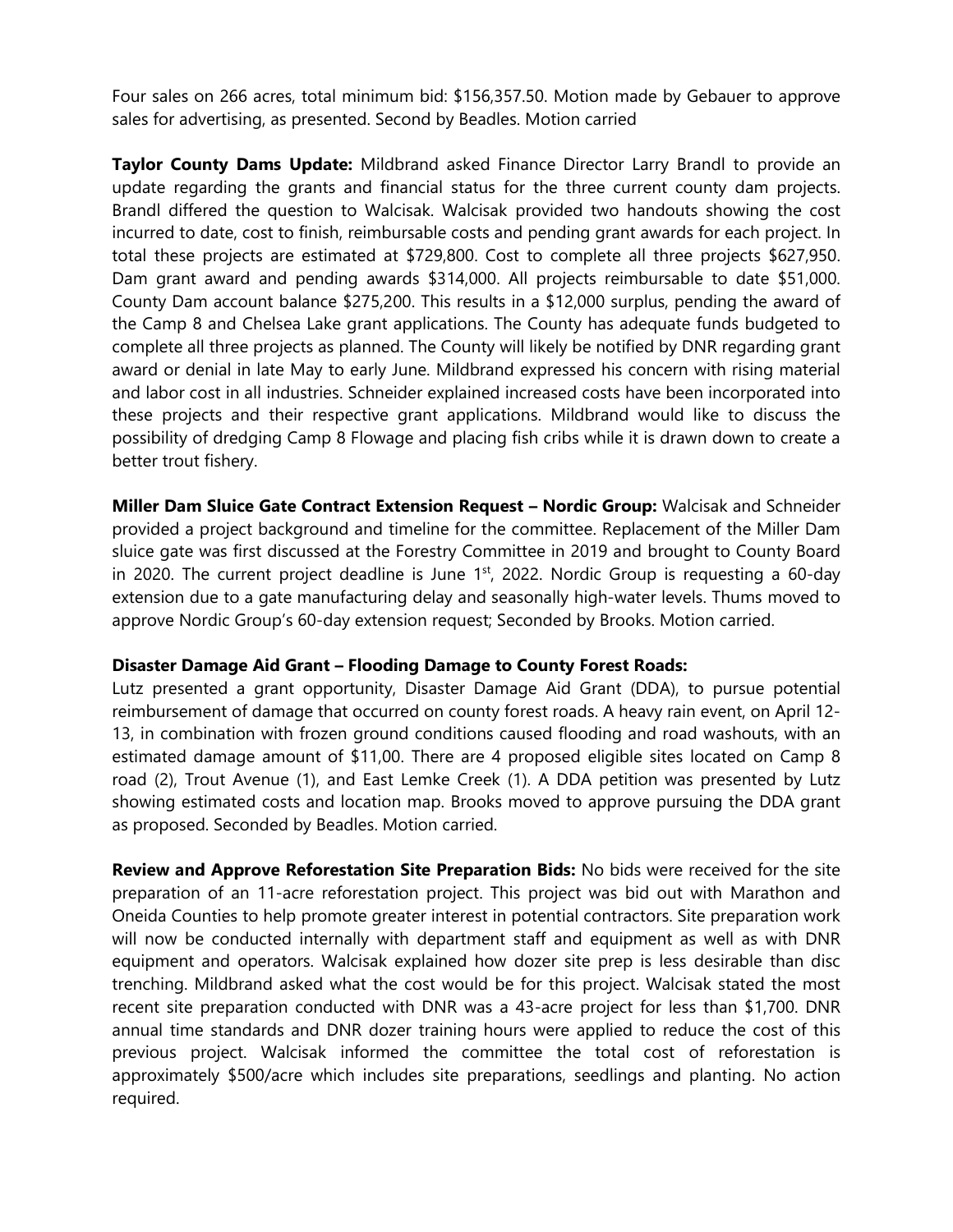**Introduction to the County Forest Program:** Walcisak invited DNR County Forest Specialist Doug Brown and DNR Forestry Team Leader Jill Nemec to provide a presentation to the committee regarding the County Forest program. This included Wisconsin state statute 28.11 County Forests. Key points of the law: permanent program, timber production, multiple use for maximum public benefits, compensation to Counties (DNR's responsibility to counties), revenues to towns (DNR and County Forest responsibility). Key DNR roles: work collaboratively with County in managing the resources, manage forest certification, approval of every timber sale, annual work plans, comprehensive land use plan (15-year plan). DNR provides direct financial assistance through grants and loans. DNR also provides technical assistance at no cost, known as time standards. Taylor County receives approximately 770 hours per year. This is accomplished primarily through the DNR County Forest Liaison position. DNR also provides free access to specialists: forest health, wildlife biologists, ecologists, IT/GIS specialists, Silviculturists, forest products specialists, hydrologists, forest economists, etc. Brown and Nemec responded to several questions by the committee. Walcisak thanked Brown and Nemec for their presentation.

**DNR County Forest Liaison Report:** Jeff Sorenson provided a written report. I apologize for not being able to attend today's meeting, but I have my post-surgical follow-up appointment for my ACL reconstruction surgery at 2 pm today here in Wausau. With my surgery, I have not been able to do much in the field but had been mentoring Quinton Tlusty almost every morning up until my surgery on May 2nd. I want to again thank the Taylor County Forest committee for being forward thinking and giving back to the community in this fashion. The forest industry and all its partners need smart, motivated young people to join our ranks and this mentoring program is a great way to recruit quality individuals into the natural resources field. As far as monthly time standard, the DNR has approximately 50 hours remaining with a month or so left to fulfill our commitment. Jonathan Knusta has been, and will be, working on setting up a fall timber sale with Jordan Lutz and is also working on a TSI project so meeting time standards should be fairly easy. It is with much bittersweet emotions, that I have to inform you that I have accepted a lateral transfer to the Wausau office and will now be the Marathon County Forest liaison and private lands forester. I live in Wausau so the change will be good for me in terms of commuting. I can't begin to tell you how fulfilling and great it has been working with Jake and Jordan here in Taylor County. Both of these men are hardworking, knowledgeable and motivated foresters. Our partnership is based on teamwork, and I can't thank them both enough for all the help they have given me over the last  $2\frac{1}{2}$  years to fulfill our annual work goals.

DNR Forestry Team Leader Jill Nemec provided the following update regarding the County Forest Liaison vacancy and time standards. DNR is currently taking lateral transfers, with a new forester possibly in place as early as June or July. If an existing DNR employee doesn't transfer into the position it will be filled with the next forester hiring class sometime this fall. In the interim, to help with any Taylor County Forest needs, myself and the Wausau area team will be coming over to assist whenever necessary.

## **Additional Items:** None.

**Accomplishment Updates:** Walcisak provided following updates.

• Acreage Share Payments increased from \$0.30 to \$0.63 per acre. Payments will be distributed to towns (Rib Lake and Westboro) June.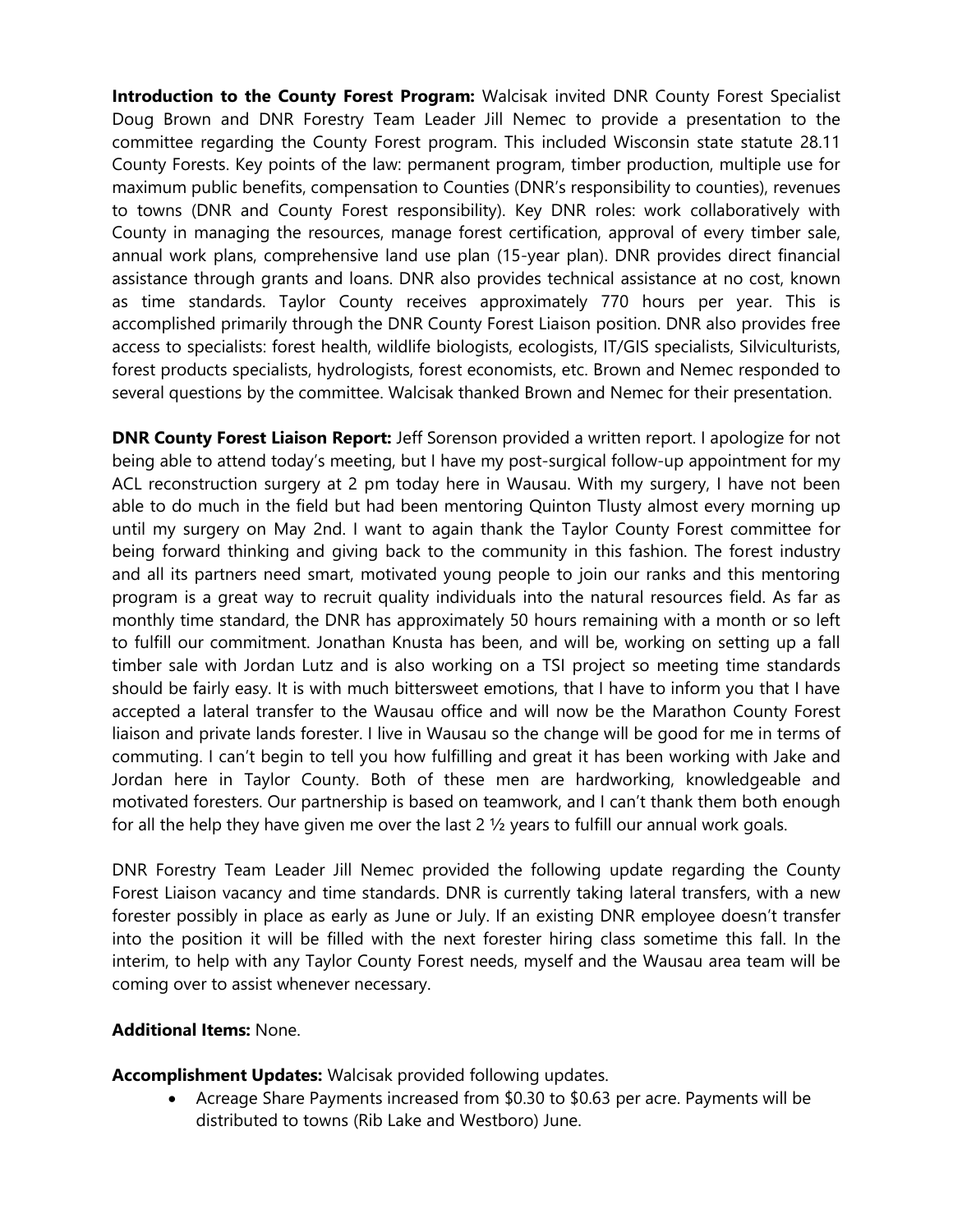- $\bullet$  1<sup>st</sup> annual road grading will occur next week.
- Completed 2020 Sustainable Forestry Grant. Replant 43 acres. Forest health issue. Grant for \$19,600. Expenses \$22,300. Forest regeneration account will cover the balance.
- Spring 2022 Grant Applications Total \$587,000. Representing \$946,000+ in projects.
- Pine Line Marathon was April 23rd.
- Pine Line Commission spring meeting was April 26th.
- Walcisak has been elected as the Vice President of the Wisconsin County Forest Association.
- ATV trails opened this morning at 8:00 am. County Forest and USFS trails.
- $\bullet$  2<sup>nd</sup> annual CDAC meeting was May 3<sup>rd</sup>. Council approved the preliminary recommendations from the first meeting as final.
	- Reduce harvest quota from 3,100 bonus antlerless in 2021 to 2,750 in 2022.
		- o 2021 public 300. 2022 public 250. Reduction of 17%.
		- o 2021 private 2,800. 2022 private 2,500. Reduction of 11%.
	- Harvest authorizations stayed the same as 2021 at 11,200.
- Statewide Deer Advisory Committee meeting was May  $12<sup>th</sup>$ . Walcisak is a member and attended virtually. This allowed Walcisak to keep the office open as Lutz and Gebert were both scheduled off. It also saved the County approximately \$170 in mileage and unproductive drive time.
- WCFA Board of Directors meeting will be June  $22^{nd}$ , and Summer Tour June  $23^{rd}$  and 24<sup>th</sup> in Ladysmith, Rusk County.
	- **EXEDENT** Brooks is a director on the board. Walcisak is the Vice President and Budget Committee chairman.
- Walcisak invited Wisconsin County Forest Association (WCFA) Executive Director Rebekah Luedtke to provide a presentation on WCFA at the June 3<sup>rd</sup>, 2022 Forestry Committee meeting.

**Next Committee Meeting:** The next meeting of the Forestry & Recreation Committee will be Friday, June  $3^{rd}$ , 2022, at 10:00 am in the County Board Room, third floor.

**Adjournment:** With no further business, Beadles moved to adjourn the meeting; Seconded by Gebauer. Motion carried. The meeting was adjourned at 2:43 p.m.

**Secretary:** Jake Walcisak and Jordan Lutz, Taylor County Forestry Dept.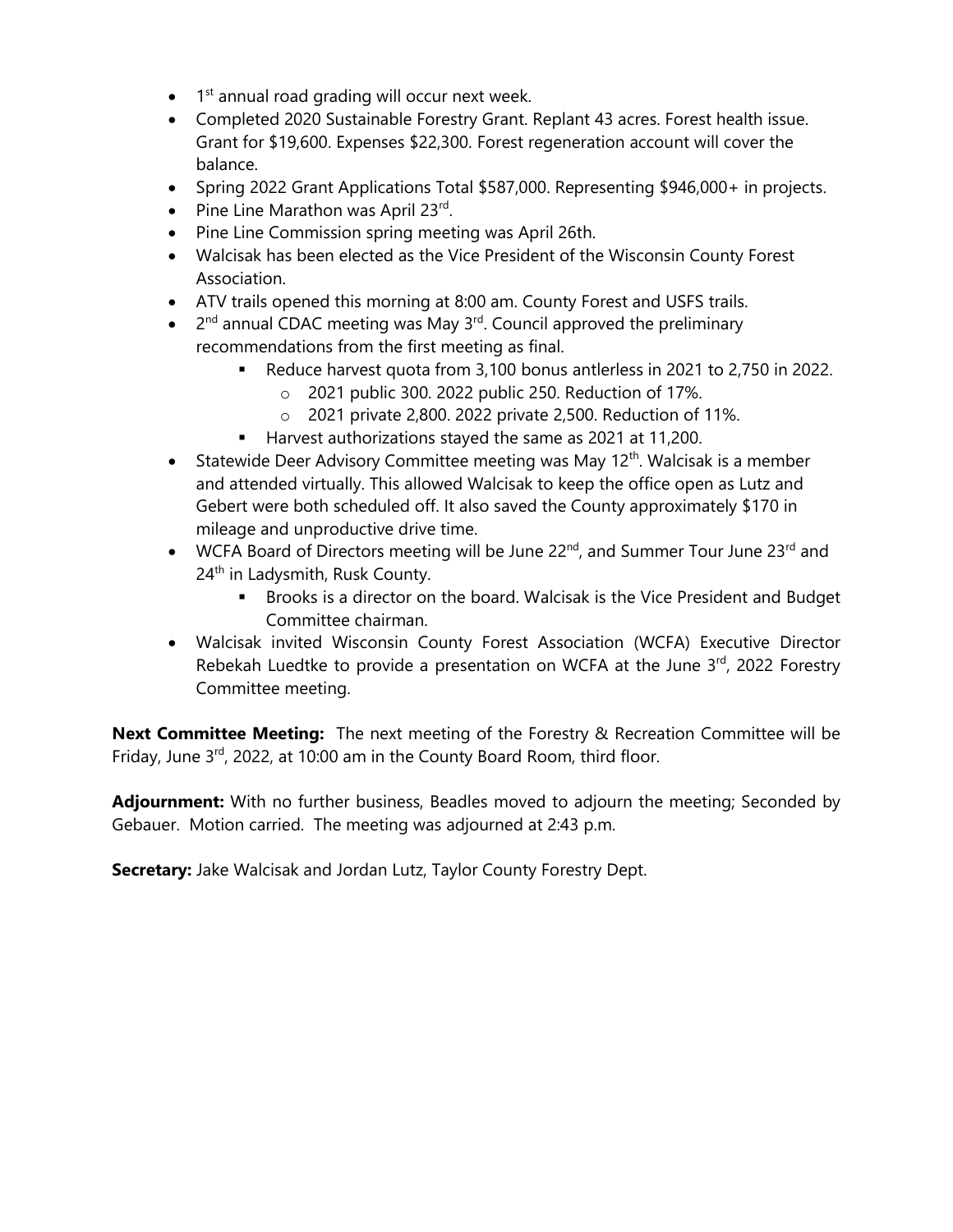**Call Meeting to Order:** The meeting was called to order at 10:00 a.m. by Chuck Zenner.

**Members Present:** Chuck Zenner, Myron Brooks, Gary Beadles, Mike Bub. **Members Absent:** Gene Knoll, excused **Other Attendees:** Jake Walcisak, Jordan Lutz, Karyn Gebert, Jim Metz, Larry Brandl, Brian Wilson Star News, Jeff Sorenson WI DNR, Jill Nemec WI DNR.

**Approve Minutes:** Brooks moved to approve the minutes of the March 11<sup>th</sup>, 2022, meeting; Seconded by Beadles. Motion carried.

**Approve Agenda:** Bub moved to approve the agenda of 13 items with striking item number 10 (as recommended by Walcisak); Seconded by Brooks. Motion carried.

**Approve Bills:** Walcisak presented the monthly bill spreadsheet. Brooks moved to approve the bill spreadsheet as presented; Seconded by Bub. Motion carried.

**Timber Sales Updates:** Lutz gave updates on timber sales. There are two (2) active timber sales:

- **#683 Northwest Hardwoods:** Final hauling remains. Waiting on road restrictions to lift.
- **#704 Czarnezki Direct:** This is a seven (7) acre direct, lump sum sale. Finished cutting and skidding before road restrictions went on. Final hauling remains. Waiting on road restrictions to lift.
- Lutz presented calendar year 2021 annual accomplishment reports from DNR regarding the County Forest program statewide. Lutz highlighted Taylor County and how we compare to other County Forest programs.

## **Timber Sale Close Out #665 and #691:**

- **Sale #665 Steve Dassow:** Close out sale pending final payment. Total revenue of \$11,590.01, with a 4% volume underrun and 7% value underrun. Bub moved to approve the close out of sale #665; seconded by Beadles. Motion carried
- **Sale #691 Wilson:** Close out pending final payment with total revenue of \$32,490.98, with a 3% volume overrun and 11% value overrun. Brooks moved to approve the close out of sale #691 pending final payment; seconded by Beadles. Motion carried

**Resolution for participation in the Wisconsin DNR Municipal Dam Grant Program:** Wisconsin State Statute has been updated since the last application period in 2020. A new resolution authorizing participation in the department of natural resources municipal dam grant program is required. Walcisak provided the updated resolution to the Committee. Bub moved to approve the new resolution as presented; seconded by Beadles. Motion carried. This resolution will be presented to County Board on April 19<sup>th</sup>, 2022.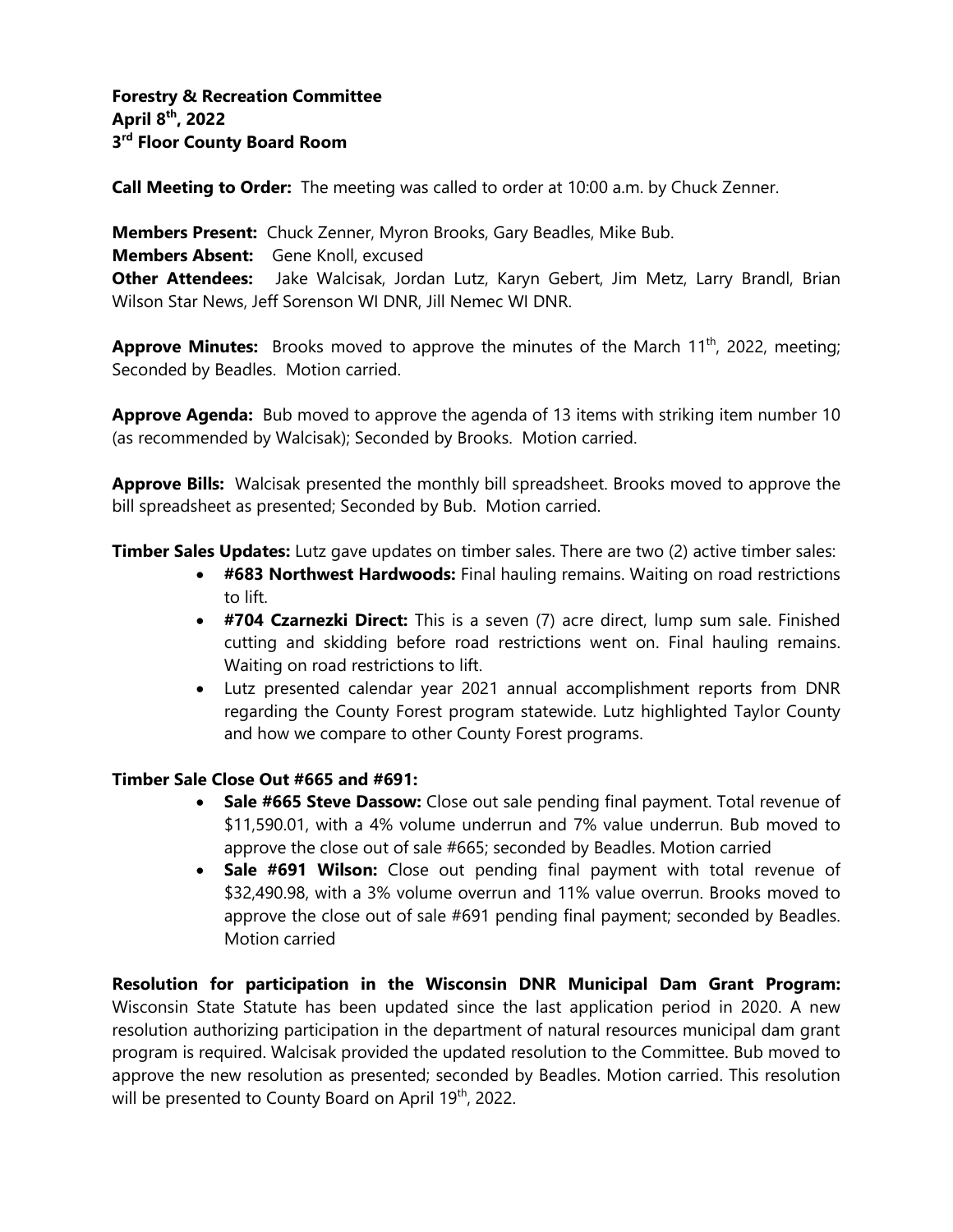**Review and Approve Gravel Bids:** Walcisak presented the gravel bid results of the 2022 County Forest Gravel Project. There were four (4) qualified bids. Lowest bid was Brunner with a total of \$41,335.50, Wicso Materials at \$43,227.00, Haas Sons Inc. at \$44,110.50, Randy Thums Trucking at \$45,097.50. Haas Sons Inc. submitted a second bid with 1.25" crushed gravel as an alternative for 2" crushed gravel with a bid total of \$40,750.50. Brooks moved to award the contract to Brunner for \$41,335.50; seconded by Bub. Motion carried.

## **Accomplishments Updates:**

- DNR Sustainable Forestry Grant award. Improve forest roads to allow for summer logging access. \$14,860.
- County Forest Administration Grant Award. \$39,250.
- DNR and Federal Recreation Grant Applications. \$532,900.
	- o Snowmobile Maintenance
	- o ATV Maintenance
	- o Winter ATV Maintenance
	- o ATV Route Maintenance
	- o New Snowmobile Miles
	- o New Winter ATV Miles
	- o Camp 8 ATV Trail Rehab
	- o Rib Lake Area Ski and Snowshoe Trails Maintenance
	- o Chelsea Lake Dam
	- o Camp 8 Dam
	- o Spring 2022 applications total \$587,000. Representing \$946,000 in projects.
- Pirus Range opened Wednesday March  $30<sup>th</sup>$ . We are seeing a high amount of use already.
- Schlosser potential land acquisition. Walcisak mailed an offer to purchase for the appraised value of \$156,000. Walcisak's letter requested a response by March  $31^{st}$ . No response was received. Walcisak also left a voicemail with the seller but did not receive a response. Walcisak will pursue alternative land acquisition opportunities.
- First annual CDAC meeting was held Wednesday March  $30<sup>th</sup>$ .
	- o Walcisak and Brooks are both representatives on this committee.
	- o County Forest update: Forest Regeneration Metric data collection continues to show deer browse damage is widespread and chronic in Taylor County. The County Forestry Department operates 5 Snapshot WI cameras. In the last 12 months these cameras have shown nearly a doubling in images captured over previous years. One camera documented 23 unique bucks in November 2021. Field observations of deer by Lutz, Walcisak and Sorenson have increased considerably in the past 12 months. DNR Wildlife Biologist Emma Doden offered County Forestry staff to participate in Operation Deer Watch this fall.
	- o Preliminary CDAC recommendation to reduce harvest quota from 3,100 bonus antlerless in 2021 to 2,750 in 2022.
		- 2021 public 300. 2022 public 250. Reduction of 17%.
		- 2021 private 2,800. 2022 private 2,500. Reduction of 11%.
	- $\circ$  Public comments will be received April 9<sup>th</sup> 17<sup>th</sup>.
	- o 2<sup>nd</sup> annual CDAC meeting will be Tuesday May 3<sup>rd</sup> @ 7:00 pm MASH theater. This will be a hybrid meeting, offering both in-person and virtual attendance.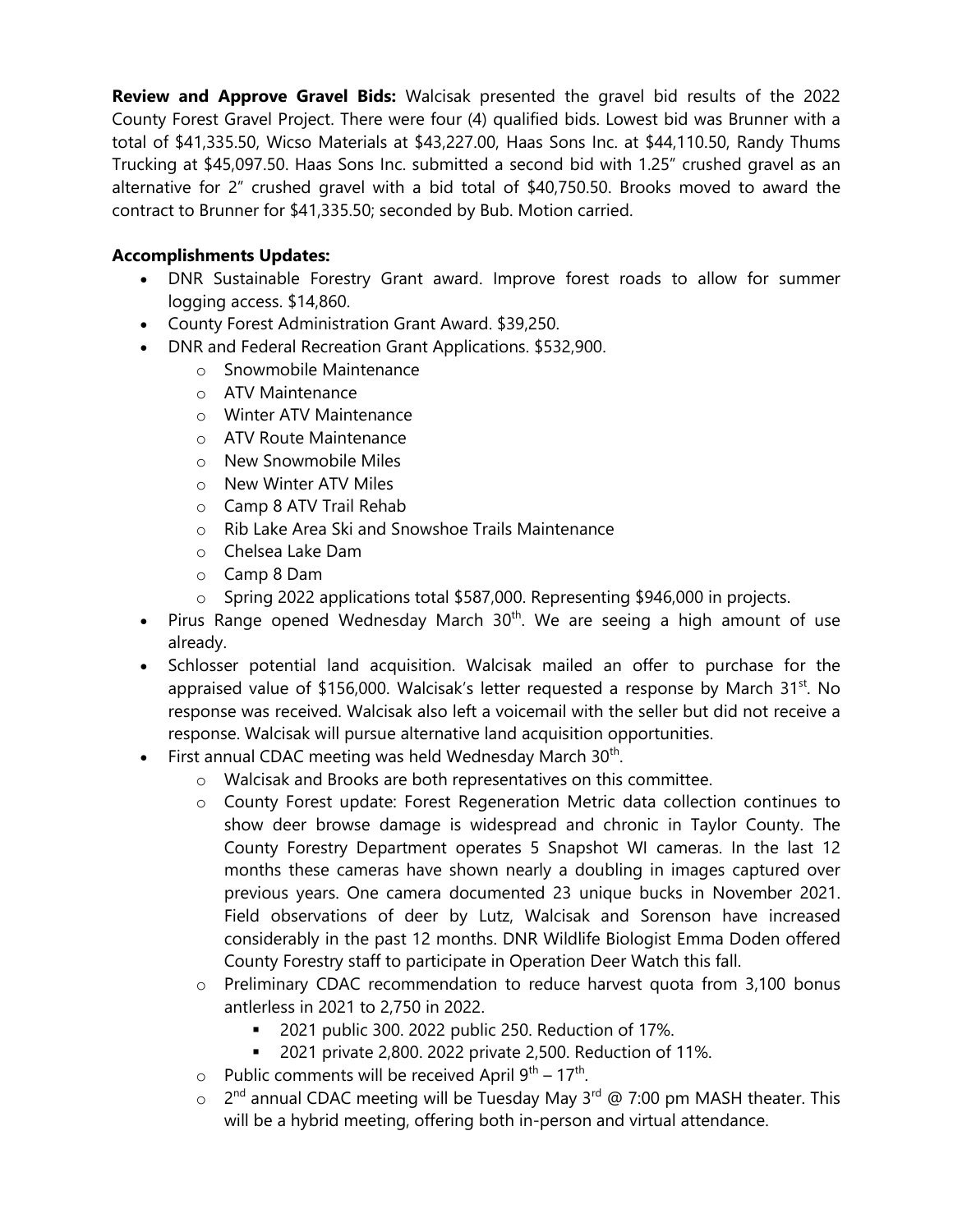• Pine Line Marathon April 23rd.

**DNR County Forest Liaison Report:** Jeff Sorenson reported they are at approximately 90% of county forest time standards for the DNR fiscal year. Jeff will be working with the County Forestry Department's student intern to accomplish time standards as Jeff is restricted to the office due to an injury. Fire season is off to a slow start with limited staff needs to date. Jill Nemec was introduced as the new DNR Forestry Team Leader for Taylor, Lincoln, and Marathon Counties. Jill introduced herself and provided the Committee with her background and work duties as the Team Leader.

#### **Additional Items:** None.

**Next Committee Meeting:** The next meeting of the Forestry & Recreation Committee will be Friday, May 6<sup>th</sup>, 2022, at 10:00 am in the County Board Room, third floor.

**Adjournment:** With no further business, Beadles moved to adjourn the meeting; Seconded by Brooks. Motion carried. The meeting was adjourned at 10:51 am.

**Secretary:** Karyn Gebert, Taylor County Forestry Dept.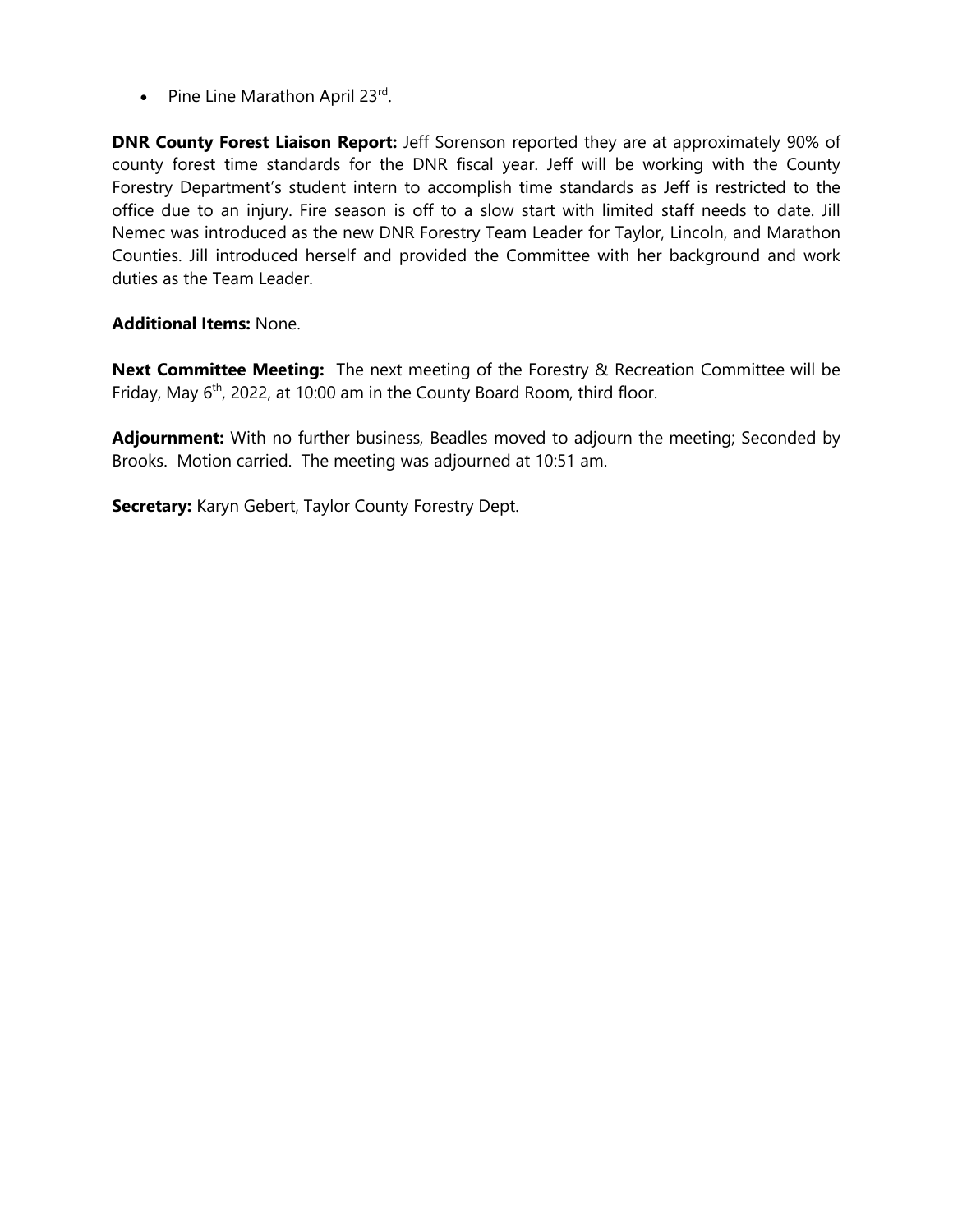**Call Meeting to Order:** The meeting was called to order at 10:00 a.m. by Myron Brooks.

**Members Present:** Myron Brooks, Gary Beadles, Mike Bub, Gene Knoll-Zoom. **Members Absent:** Charles Zenner – excused. **Other Attendees:** Jake Walcisak, Jordan Lutz, Karyn Gebert, Jim Metz, Larry Brandl, Emily Gojmerac Star News, Jonathon Knusta WI DNR, Les Lewis, Kyle Noonan.

**Approve Minutes:** Bub moved to approve the minutes of the February 11<sup>th</sup>, 2022, meeting; Seconded by Beadles. Motion carried.

**Approve Agenda:** Bub moved to approve the agenda of 14 items; Seconded by Beadles. Motion carried.

**Approve Bills:** Walcisak presented the monthly bill spreadsheet. Bub moved to approve the bill spreadsheet as presented; Seconded by Beadles. Motion carried.

**Timber Sales Updates:** Lutz gave updates on timber sales. There are five (5) active timber sales:

- **#665 Steve Dassow:** No change with this sale since last month. Final billing pending receiving final mill slips.
- **#675 Steve Dassow:** Contractor plans on shutting down cutting and skidding today. Cut approximately 14 acres.
- **#683 Northwest Hardwoods:** No change with this sale since last month. Still waiting on final mill slips to generate final stumpage invoice
- **#691 Wilson:** This contractor started 2 weeks ago to finish what they started last summer. They will finish cutting and skidding on Monday.
- **#704 Czarnezki Direct:** This is a seven (7) acre direct, lump sum sale. Sale is a road improvements project and recently acquired Zettler easement. In addition to road project there was a 6-acre hardwood stand that was added to sale.

## **Timber Sale Close Out #674 and #661:**

- **Sale #674 Wiitala-Vozka:** Total revenue was \$141,423.77, with a 28% volume overrun and 31% value overrun. They bought this sale two years ago, on high stumpage. Bub moved to approve the close out of sale #674 pending final road work and re-installing the gate; seconded by Beadles. Motion carried.
- **Sale #661 Steve Dassow:** This sale closed out last week with a total revenue of \$48,245.61, with a 20% volume overrun and 18% value overrun. This sale was the oldest sale in our books. Bub moved to approve the close out of sale #661 pending final payment; seconded by Beadles. Motion carried.

**Approve Gravel Bid Advertisement:** Walcisak presented to the Committee information regarding the 2022 County Forest gravel projects. These projects include the Camp 8 ATV trail rehab, Emil Drive turn-around, and Zuther Mill Grade improvements. All material must meet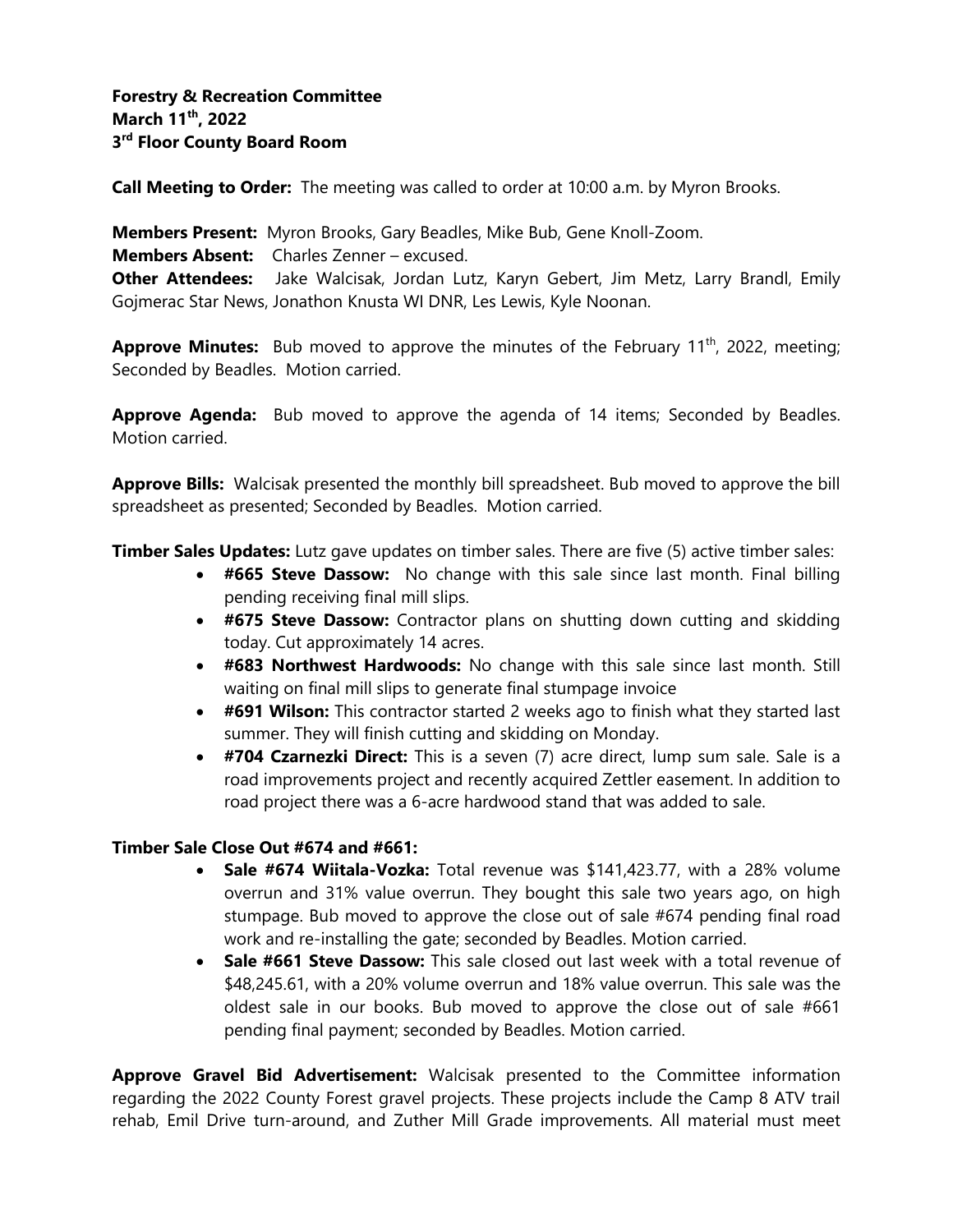Wisconsin DOT Specifications; 2" dense graded base-2,400 yards and 3" clean fractured stone-450 yards. This material is to be delivered onto roads and ATV trails owned by the Taylor County Forest in the town of Rib Lake. Material is to be delivered between the date of award and November 30<sup>th</sup>, 2022, depending on weather conditions. Contractor must provide minimum of four (4) trucks. Bids are due by 3:30 pm on Thursday, April  $7<sup>th</sup>$ , 2022, and bids will be opened at 3:30 pm on Thursday, April  $7<sup>th</sup>$ , 2022. A certificate of insurance and a 10% performance bond will be required within 30 days of a successful award. Bub moved to approve the gravel bid advertisement as presented; seconded by Beadles. Motion carried.

**Approve Site Preparation Bid Advertisement:** Lutz presented to the Committee information regarding site preparation for tree planting in 2023. Contractor agrees to perform the following spray and disc trench 11 acres on the Taylor County Forest in Sections 8 and 4 of T33N-R2E. The goal is to prepare the site for reforestation. Bub moved to approve the site preparation bid advertisement as presented; seconded by Beadles. Motion carried.

**LTE – Summer Intern (Occasional Employee):** Walcisak provided information regarding an opportunity to invest in a local high school senior who is interested in pursuing a career in natural resources. The recent shift in department authorizations, 2.5 to 2.0 employees, has placed additional workload on permanent staff. This position will accomplish a portion of the departments basic skills/core workload and will allow permanent staff more time to focus on complex projects and tasks. This intern may also assist occasionally with parks maintenance. Surrounding county forestry departments pay \$12.00 to \$14.00/hour for 1<sup>st</sup> year LTE's. Golden Sands RC&D has asked Taylor County Forestry Department to partner with them to apply for a Federal LSRI grant. If successful, this individual would be employed and paid by Golden Sands while contracted to work for Taylor County. The grant application is due April 15<sup>th</sup>, 2022 and will be announced either the  $1^{st}$  or  $2^{nd}$  week in June. Forestry department had excess revenue in 2021 in the Equipment Use Revenue Account and can utilize those carry-over funds to fund this position if the grant application is not successful. Bub moved to approve the LTE – summer intern position and provide as a recommendation to Personnel Committee; seconded by Beadles. Motion carried.

**Administrative Support Position Description Update:** Walcisak has concerns with the changes approved by Zoning Committee on February 17th. Most notably the striking of (shared full time) and striking the word "Forestry" from the Department served. Walcisak is not concerned about striking of the word Forestry from immediate supervisor or combining common shared duties. Walcisak stated he believes any changes to a job description that serves two (2) distinct departments should be reviewed by both departments impacted, even if supervision is held within only one of those departments. Walcisak has noticed changes in the function of this position since the start date in April 2021. Walcisak read the minutes from several Zoning, Forestry and Personnel meetings for reference. Several key items documented in the minutes of these meetings included: only the supervisor and department authorizations would change, operations would stay the same, time would be tracked and billed to Forestry, and there was to be a 6-month trial and then reviewed. Tracking of hours and the 6-month trial and reviewed have not occurred yet although Walcisak would like to see that happen. Zoning asked to focus Karyn's work with them for the first two (2) or three (3) months for proper training. This short-term focus has not changed and thus far has been working for the Forestry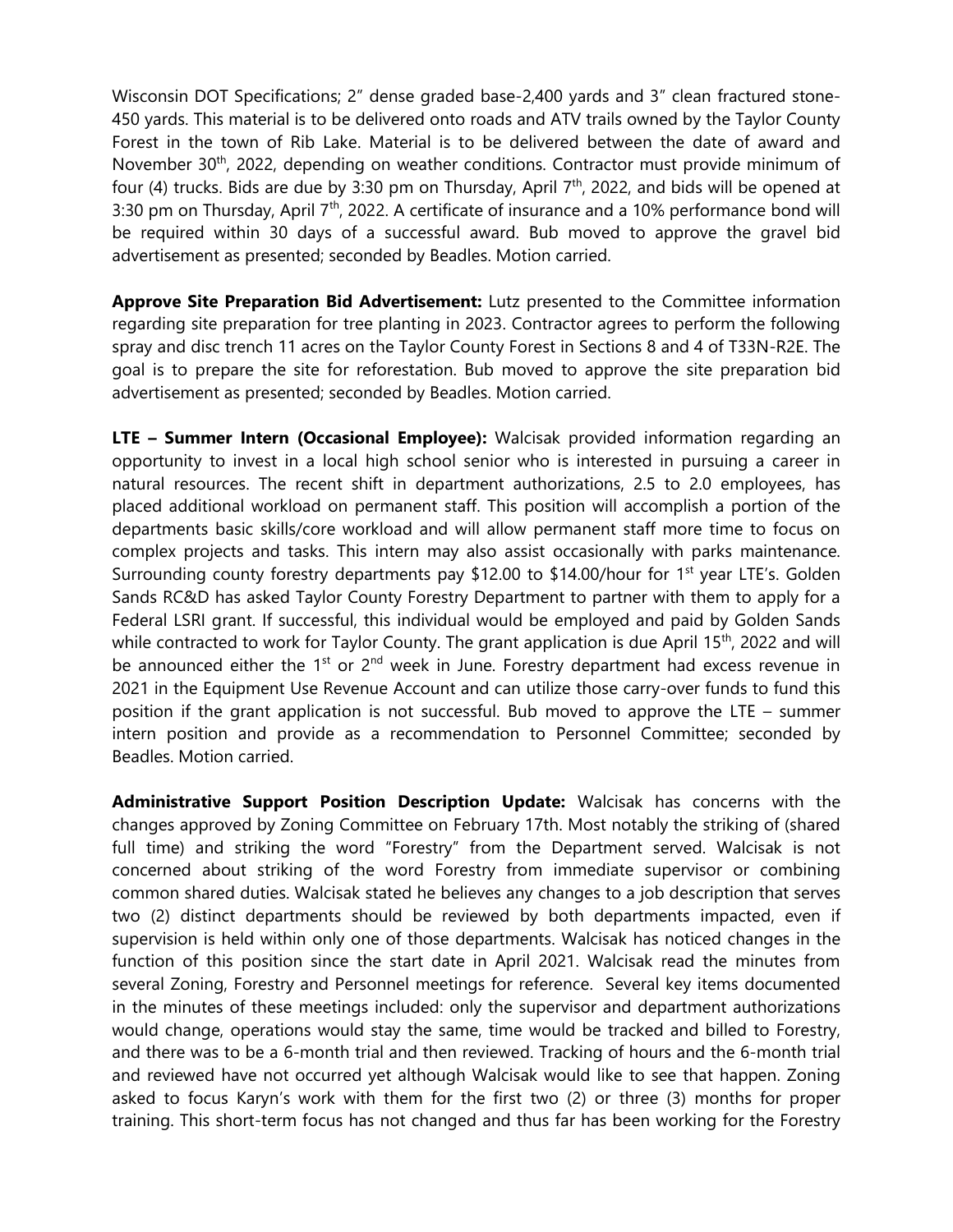Department. Walcisak's tracking of this position's time spent on forestry prior to the change came to 7.5 hours per week (Christina Schuld). Walcisak's tracking now shows utilization of this position 1.5 hours per week (Karyn Gebert). Walcisak handed out the draft changes to the position as approved by Zoning Committee. Walcisak also highlighted and struck job duties that are currently being conducted by Lutz and Walcisak due to the decrease in hours from the administrative support position. Walcisak is concerned the struck language by Zoning Committee, lack of tracking, lack of trial basis and review are measures intended to remove this position from the Forestry Department in the future. Lewis and Noonan were asked to shorten up the job description and it is not intentional for it to look like administrative support position was being taken away. No action taken.

## **Accomplishments Updates:**

- Road restrictions for Taylor County effective Tuesday, March 15<sup>th</sup> at Noon.
- Snowmobile Trails Update: March  $7<sup>th</sup>$  closed all trails south of Trail 64, also closed portion of G trail between 64 trail and Run-Down Bar. Conditions are icy and snow base is limited. Weather forecast looks very poor starting this Sunday the  $13<sup>th</sup>$ . Trails will likely be closed early this coming week.
- Schlosser land appraisal conducted by Chippewa Land Specialists and paid for by the Ice Age Trail Alliance came back at \$156,000. Taylor County's first offer was \$143,000. Walcisak will contact the landowner, present the appraisal and make another offer to purchase, contingent upon full county board approval.
- Received letters of confirmation from WI DNR for approvable dam plans of both Chelsea and Camp 8 Dams. This confirms we have met the ranking requirements for the additional 20 points on each application.
- February 28<sup>th</sup> was the WCFA Legislative/Certification meeting in Merrill at the Lincoln County Service Center. Walcisak attended in person.
- March 8<sup>th</sup> was WCFA BOD meeting which Myron Brooks attend in person and Jake Walcisak attend via Zoom. Strategic WCFA Strategic Direction Plan draft was reviewed and approved. Report from DNR showed the county forest program statewide closed out 664 timber sales at 45,500 acres for \$45 million in stumpage in 2021. This was a 32% increase from 2020. 2022 Summer Tour is in Rusk County June 22<sup>nd</sup>, 23<sup>rd</sup> and 24<sup>th</sup>. The tour will be based in Ladysmith. Tours will include Christie Mountain, Dairyland Dam, wood pellet mill, drone presentation, etc.

**DNR County Forest Liaison Report:** Jeff Sorenson and Jonathan Knusta have completed establishment of their spring County timber sale. Jonathan is working on general forest recon. Once the snow melts, they will start working on fall County Forest sale. Jonathan is anticipating fire season to start in early April. Approximately 80% of the annual County Forest time standards are complete with a goal of 90% completion by the end of the month.

#### **Additional Items:** None.

**Next Committee Meeting:** The next meeting of the Forestry & Recreation Committee will be Friday, April  $8<sup>th</sup>$ , 2022, at 10:00 am in the County Board Room, third floor.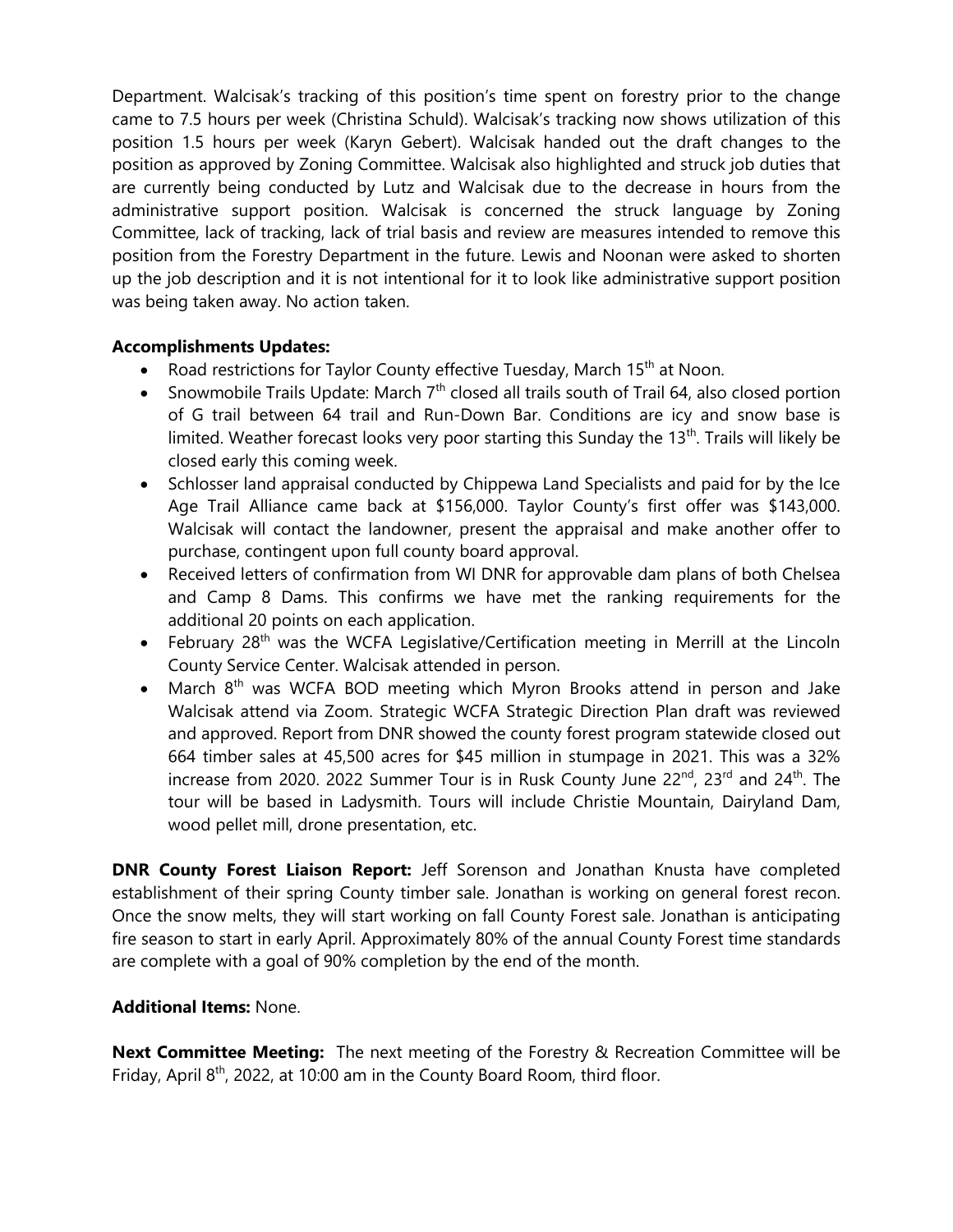**Adjournment:** With no further business, Beadles moved to adjourn the meeting; Seconded by Bub. Motion carried. The meeting was adjourned at 11:03 am.

# **Secretary:**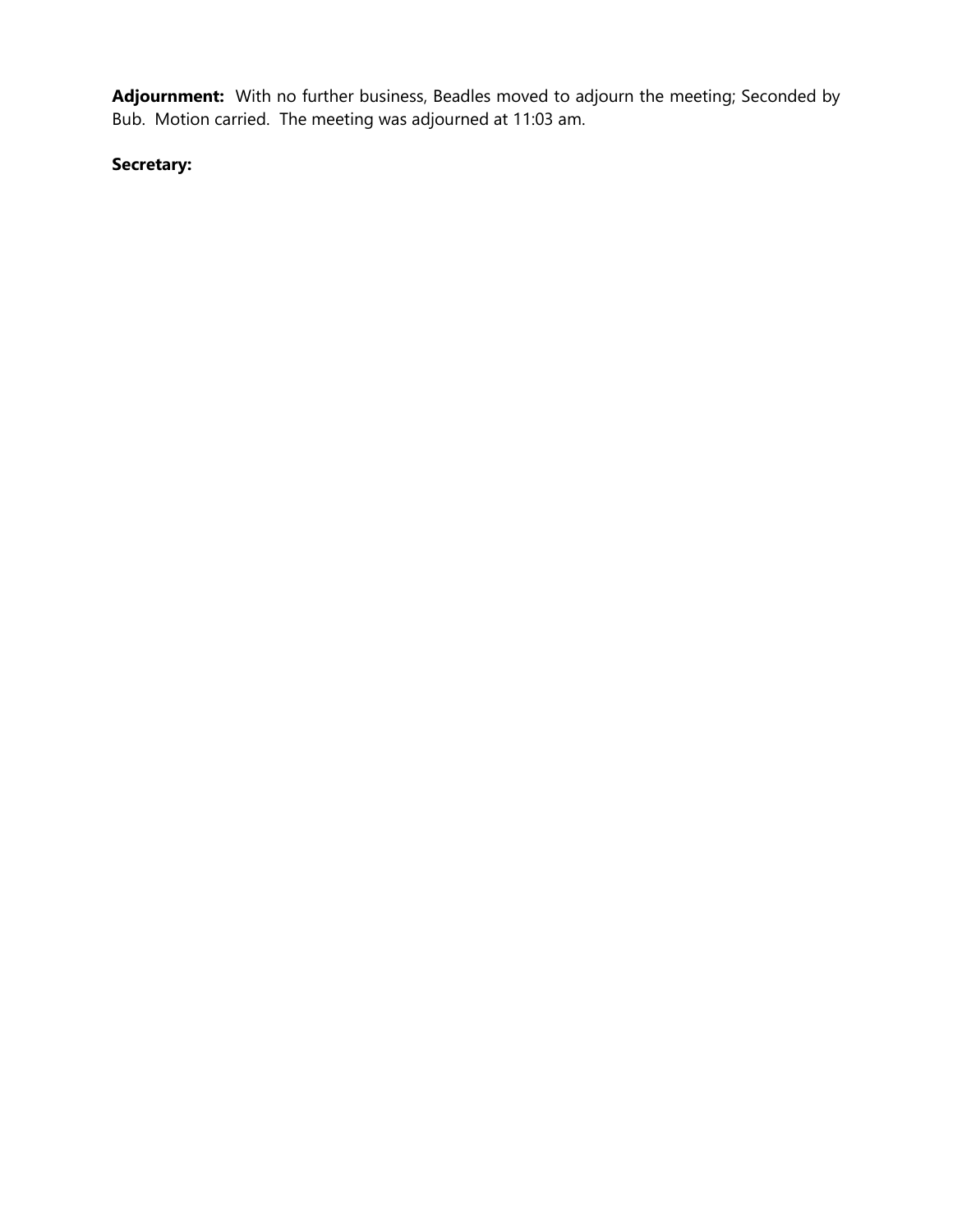**Call Meeting to Order:** The meeting was called to order at 11:00 a.m. by Charles Zenner.

**Members Present:** Charles Zenner, Myron Brooks, Gary Beadles, Gene Knoll, Mike Bub. **Members Absent:** N/A **Other Attendees:** Jake Walcisak, Jordan Lutz, Jim Metz, Larry Brandl, Brian Wilson Star News and Emma Doden WI-DNR Wildlife Biologist (Zoom).

**Approve Minutes:** Bub moved to approve the minutes of the January 7<sup>th</sup>, 2022, meeting; Seconded by Brooks. Motion carried.

**Approve Agenda:** Bub moved to approve the agenda of 13 items; Seconded by Beadles. Motion carried.

**Approve Bills:** Walcisak presented the monthly bill spreadsheet. Bub moved to approve the bill spreadsheet as presented; Seconded by Knoll. Motion carried.

**Timber Sales Updates:** Lutz gave updates on timber sales. There are four (4) active timber sales going on.

- $\#665$  Steve Dassow: Finished cutting and skidding on February  $7<sup>th</sup>$ . This is the 2<sup>nd</sup> oldest sale on our books. Only hauling and final billing remains. Will likely be able to close it out next month.
- #674 Wiitala-Vozka: Finished the sale on February 8<sup>th</sup>. This was a high-volume sale and was completed quickly with 30+ loads being hauled per week. Final hauling and final payment remain. Likely to close it out next month.
- **#675 Steve Dassow:** Froze down roads and moved equipment in this week. Plans to work on job until spring break up. He will likely not finish this winter and require an extension in June 2022. This sale requires frozen ground for access.
- **#683 Northwest Hardwoods:** Finished cutting and skidding last week. They have a limited mixed hardwood pulp market and indicated the decked wood would likely stay until after spring breakup. Lutz scaled these piles last week for invoicing. Continued issues of non-compliance including rutting, missed bunch piles and wood accountability. Lutz will address the Committee when more information is available.

**Timber Sale Close Out #661 – Pending Final Payment:** All wood has been hauled and roads are clean. Only a small amount of billing and final payment remains. Lutz expects a 15-20% overrun on value and volume and a sale value of approximately \$47,000. Lutz will present a revenue report next month when volumes are final. Brooks moved to approve the close out of sale #661 pending final payment; seconded by Beadles. Motion carried.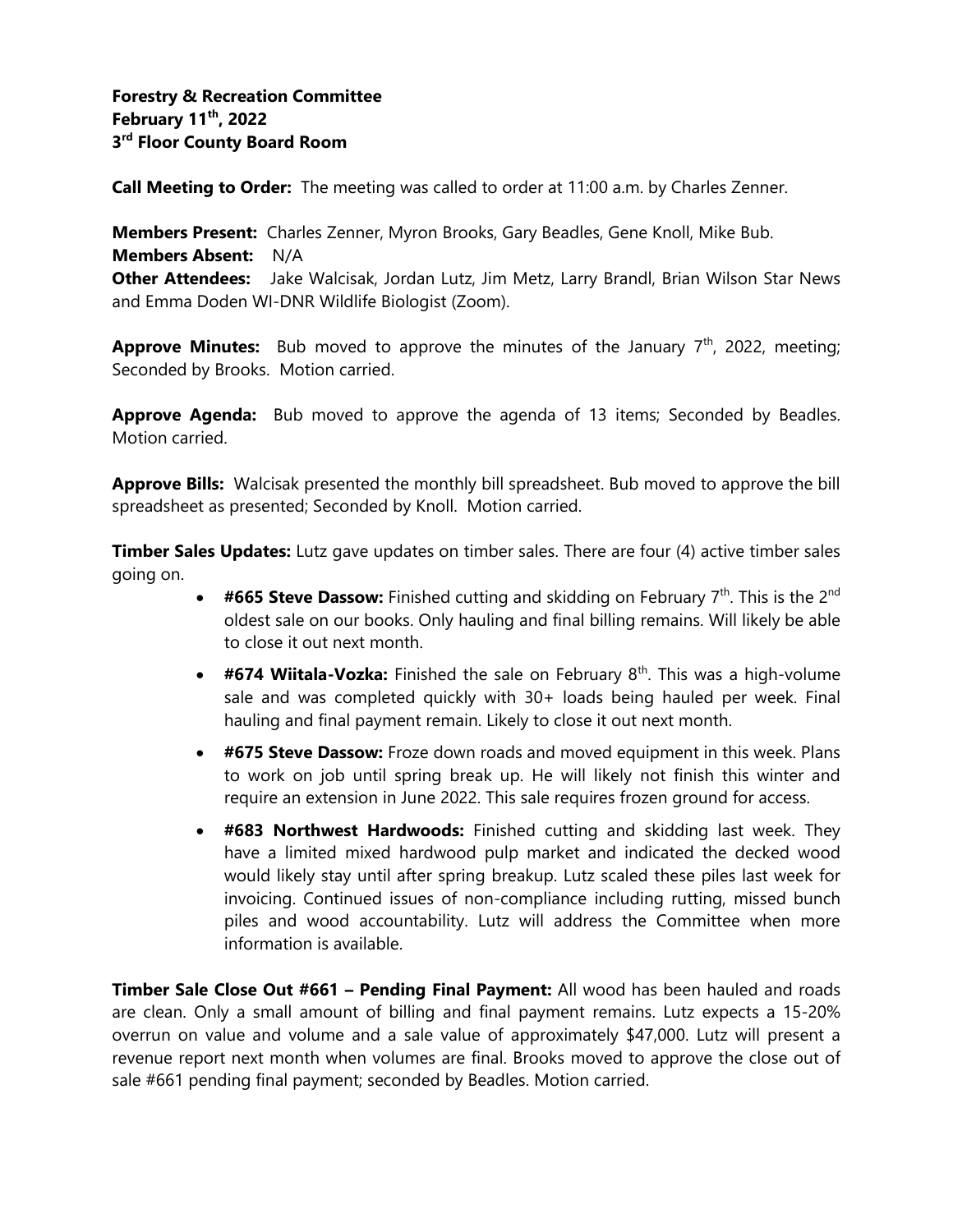**Surety Bond Policy:** Walcisak provided a report regarding the current policy, the new policy/template, and the reasons for a proposed change.

- Taylor County has accepted surety bonds since the fall of 2017.
- Corp Counsel reviewed and approved the acceptance of surety bonds in 2017.
- Recent concerns have necessitated a more well-defined policy.
- Walcisak handed out the new policy and template which are currently being reviewed by Corp Counsel.

Knoll moved to approve the surety bond policy and surety bond template as presented, pending final review by Corp Counsel; seconded by Brooks. Motion carried.

**Medford High School Mentorship Program:** Walcisak presented to the Committee information regarding Department participation.

- The Department was presented the opportunity by teacher Lisa Porten to host a student through the school's Mentorship Program. This is semester long (approx. 19 weeks) program for the first two periods of each school day, 8:00 to 9:30, with opportunities for occasional longer days.
- Quinton Tlusty is our Mentorship student. He is genuinely interested in the work we do and has done well on all assigned tasks. He started on January 19<sup>th</sup>.
- The Committee praised the Department for engaging with this opportunity.

Knoll moved to approve participation in the Medford High School Mentorship Program; seconded by Beadles. Motion carried.

**WI Department of Safety and Professional Services – Safety Training Audit:** Walcisak provided information regarding an upcoming safety training audit.

- DSPS received a complaint that training requirements are not being met.
- DSPS inspector is working with Taylor County HR and several individual departments to review all training records from 2020 to present to ensure compliance.
- An in-person audit will occur Wednesday February  $16<sup>th</sup>$ .

## **Accomplishments Updates:**

- We are receiving more request each year to assist ATV and snowmobile clubs with trail maintenance. Specifically brushing, grading and culvert replacements. This has required additional staff time, truck mileage, equipment hours, etc. I believe this trend will continue. Volunteer labor is decreasing as club members get older and are not replaced by younger generations. We should expect to allocate more time and equipment to these efforts in the future. Examples may include hiring an LTE and/or purchasing additional equipment. Bub commented that he doesn't want this to increase expenses to taxpayers. Walcisak clarified that expenses would not exceed grant funding.
- Snowmobile Trails Update. Grand Opening of Taylor-Price Trail. County trails are in fair to good condition. Lack of snowfall has limited the ability to groom, fill in rough areas and rejuvenate road crossings. Snowfall from last night is the first significant snow in several weeks.
- Travel Wisconsin Destination Assessment recommendation. Met with Jeff Anderson from Travel Wisconsin on February 1<sup>st</sup>. There is an opportunity for all recreational resources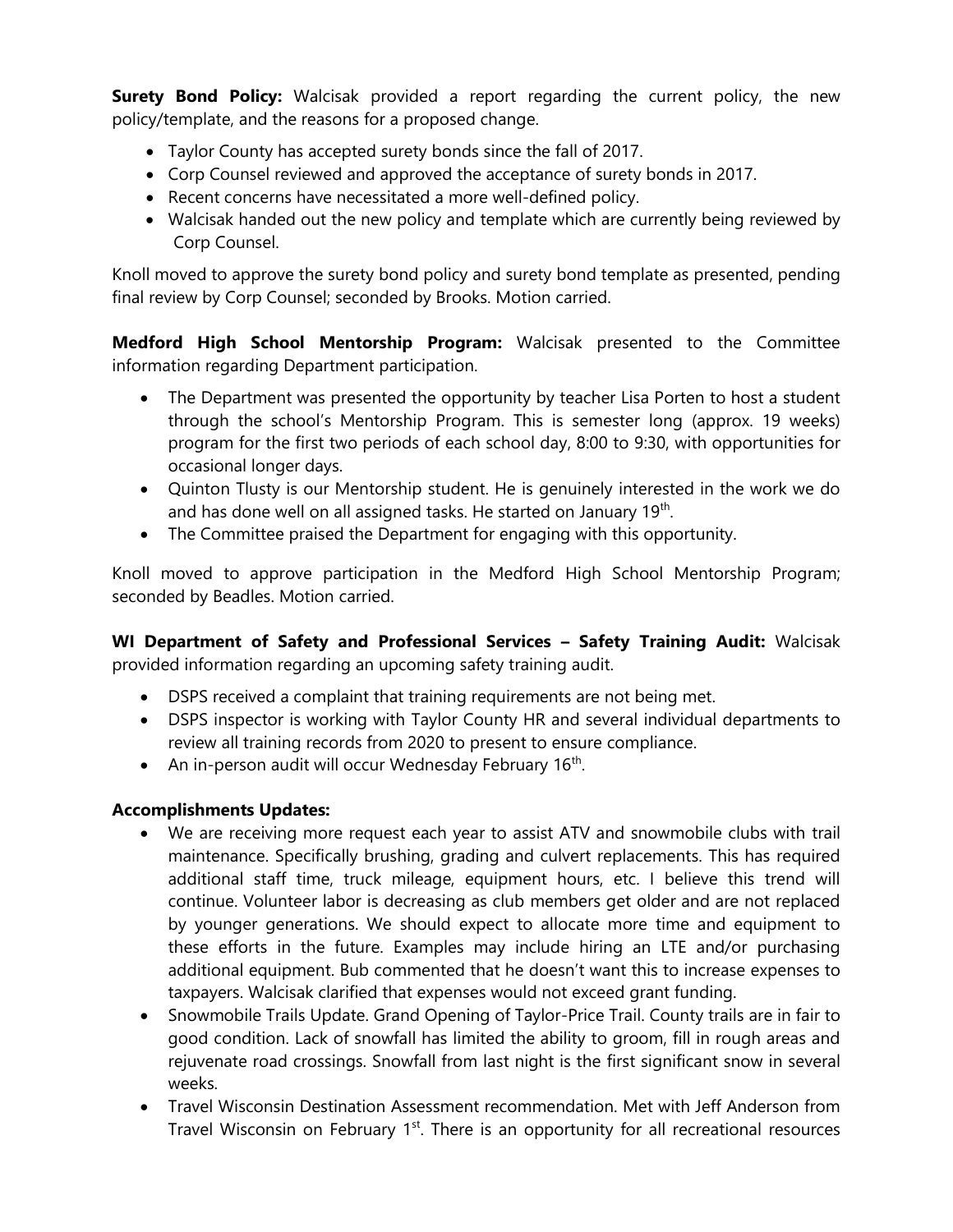countywide to work together in promoting Taylor County. This includes Tourism Committee, Chamber of Commerce, Forestry Department, Parks Department, and clubs. Walcisak currently publishes snowmobile trail and cross-country ski trail conditions on Travel Wisconsin website. The Committee supports taking this item to the Tourism Committee.

- Schlosser appraisal. IATA hired, at their expense, an appraisal for the Schlosser property. Appraisal will take place next week with a report by the end of February. Committee is thankful for the willingness of the IATA to fund this appraisal.
- Dam Grant Applications. Walcisak approved both dam grant applications on February 2<sup>nd</sup>. Ayres mailed us hard copies of the applications to sign and send to the DNR. This occurred on February 10<sup>th</sup>. Application deadline is March 4<sup>th</sup>.
- Finite Carbon Provided Finite with all necessary data for their analysis. Anticipate receiving project analysis results mid-February. Reviewed NDA with Corp Counsel Koch. One addition requested regarding Wisconsin open records law. Finite Carbon Corp Counsel is reviewing our request.
- Government Days at Medford High School February 15<sup>th</sup>. Zenner and Walcisak, along with several other department heads and County supervisors, will be attending.

**DNR County Forest Liaison Report:** Jeff and Johnathan have completed establishment of their spring County timber sale. They both have significant fire training this month and were unable to attend today's meeting. Next week they will have time to cruise timber for general recon updates. Jordan is meeting with Jeff next week to discuss/assign new tasks.

Walcisak introduced Emma Doden via Zoom. Emma is the new Rusk and Taylor County DNR Wildlife Biologist. Emma addressed the Committee with her background and education. Emma was able to take a County Forest tour with Walcisak and Sorenson this past fall. Emma provided an update to the Committee on CWD, with 143 negative tests and 0 positive test for wild deer in 2021. Emma informed the Committee that she has been working on otter and elk surveys this winter. Although no elk are currently known to be in Taylor County. Knoll asked several questions regarding grouse population dynamics. Emma is excited to work with Department staff on upcoming wildlife and forestry projects.

#### **Additional Items:** None.

**Next Committee Meeting:** The next meeting of the Forestry & Recreation Committee will be Friday, March 11<sup>th</sup>, 2022, at 11:00 am in the County Board Room, third floor.

**Adjournment:** With no further business, Bub moved to adjourn the meeting; Seconded by Beadles. Motion carried. The meeting was adjourned at 12:02 pm.

**Forest Administrator:** Jake Walcisak, Taylor County Forestry Dept.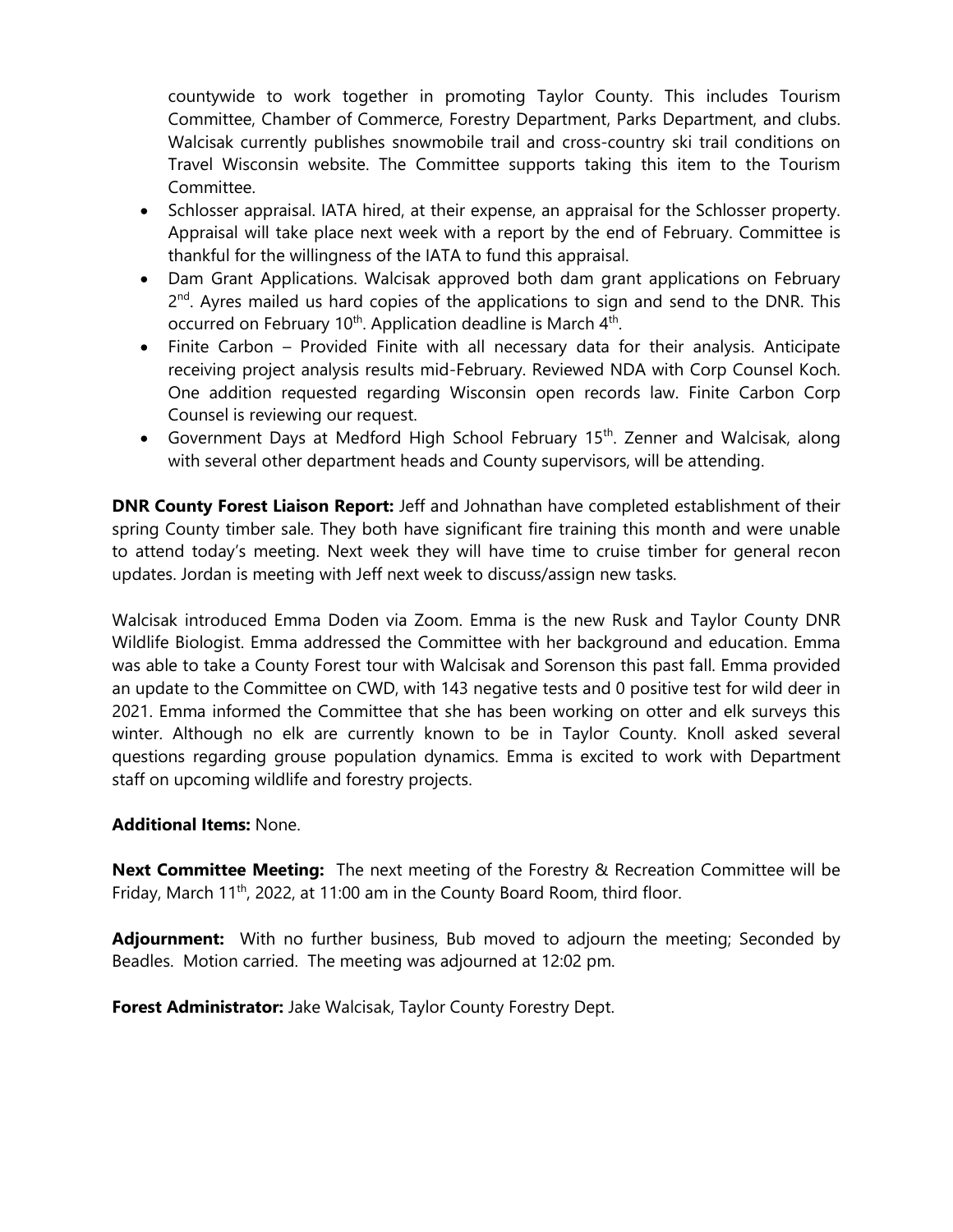**Call Meeting to Order:** The meeting was called to order at 10:00 a.m. by Charles Zenner.

**Members Present:** Charles Zenner, Myron Brooks, Gary Beadles, Gene Knoll, Mike Bub. **Members Absent:** N/A **Other Attendees:** Jake Walcisak, Jordan Lutz, Karyn Gebert, Jim Metz, Larry Brandl, Brian Wilson-Star News and Jeff Sorenson (Zoom).

Approve Minutes: Bub moved to approve the minutes of the December 10<sup>th</sup>, 2021, meeting with the correction of next meeting Friday, January 7, **2022**; Seconded by Beadles. Motion carried.

**Approve Agenda:** Knoll moved to approve the agenda of 12 items; Seconded by Bub. Motion carried.

**Approve Bills:** Walcisak presented the monthly bill spreadsheet. Knoll moved to approve the bill spreadsheet as presented; Seconded by Brooks. Motion carried.

**Timber Sales Updates:** Lutz gave updates on timber sales. There are four (4) active timber sales going on.

- **#661 Steve Dassow:** Has moved back into the sale last week. He has approximately 5 acres left and should finish the sale by the end of January.
- **#671 Gumz Logging:** They have cut approximately 60% of the sale. Steeper terrain and expiring timber sale contracts on other ownerships has forced them to move.
- **#Wiitala-Vozka Logging:** They moved into the sale last week. They have completed approximately 30% and likely to be finished in February.
- **#683 Northwest Hardwoods:** They moved back into the sale 2 weeks ago. They have approximately 11 acres remaining and likely to finish by the end of January.

**Approve Planting Bids:** Lutz presented the planting bids. There was one (1) qualified bid from Superior Forestry from Arkansas. Total bid at \$4,190.78 which is \$97.46 per acre (\$0.11 per tree). The County purchased the trees from PRT Nursery at \$0.26 per tree. This bid is less than the budgeted amount of \$106 per acre for planting. Taylor County received a Sustainable Forestry Grant two (2) years ago for \$19,600. Total project costs will now come in over budget by approximately \$1,800. Knoll moved to approve Superior Forestry's planting bid; seconded by Beadles. Motion carried.

**Snowmobile Trails Report:** Walcisak provided an update for the snowmobile trails.

- Pine Line and all trails that are both north of County Trail M and East of the Pine Line opened Friday, December 31<sup>st</sup> at 8:00 am.
- All other trails EXCEPT West of State Highway 73 as well as south of County Trail A and east of County Highway E will open at 8:00 am on Saturday, January 8<sup>th</sup>.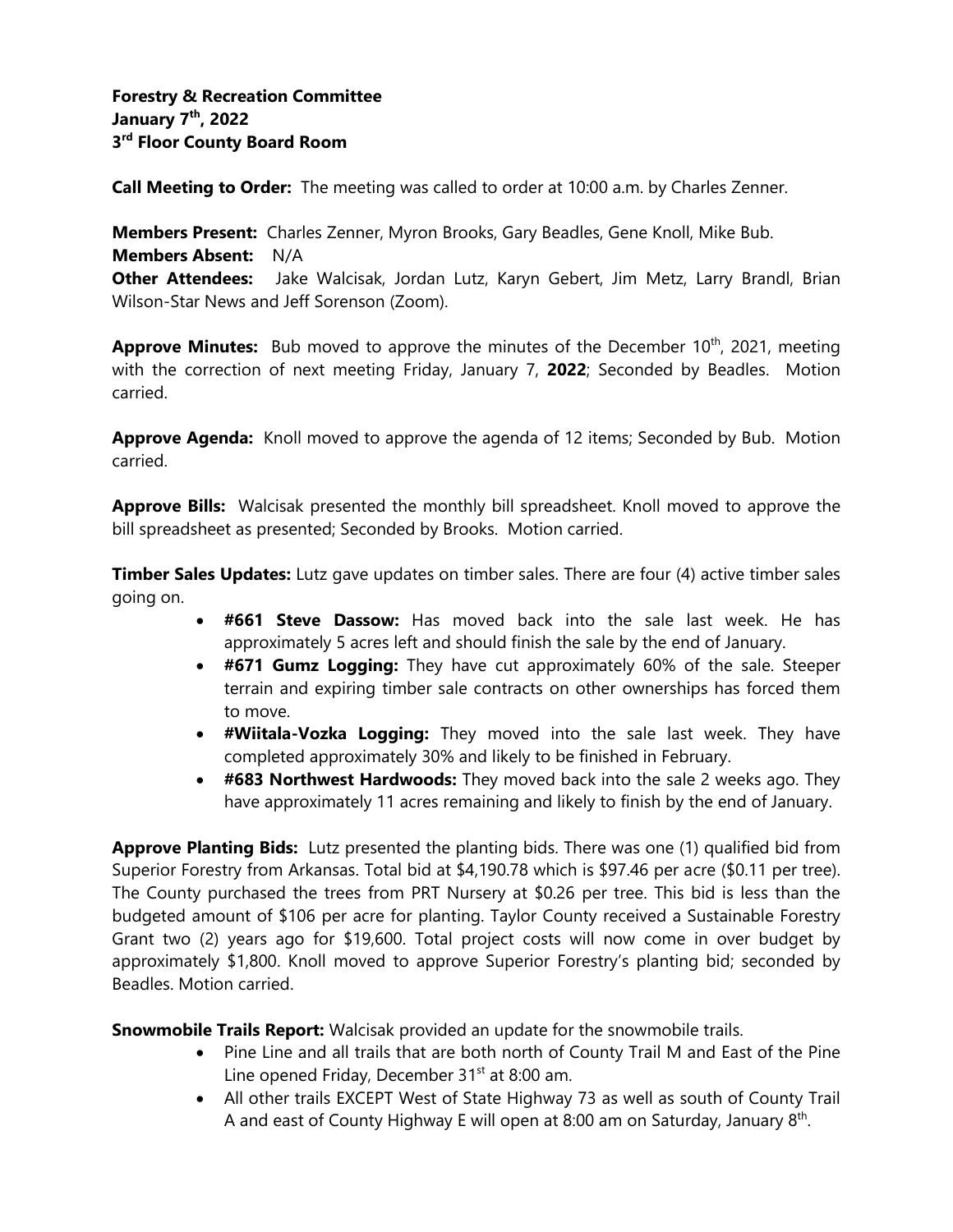• Price, Rusk, and Lincoln County trails are open. Marathon and Chippewa County are partially open while Clark County trails remain closed.

**DNR Time Standards Review:** Walcisak provided an overview of the DNR time standards. Time standards calculations are on a 5-year cycle. Time standards follow the state fiscal year of July 1<sup>st</sup> to June 30<sup>th</sup>.

- The Department provides technical assistance to Counties having lands entered in the County Forest program in a variety of ways, including a dedication of Department employee time working on projects on each County Forest. The County Forest time standards were established to provide each County with a specified amount of technical assistance to be provided by the Department each year. The time standards worksheet was developed and refined over time to fairly allocate the level of assistance provided among the Counties enrolled in the County Forest Program. The worksheet helps calculate the average number of hours that the Department shall spend on many different activities which may occur annually on a County Forest. The purpose of the time standards worksheet is to quantify the Department's technical forestry assistance commitments on County Forest lands.
- Calculated hours are very similar to the previous 5-year cycle (773 hours).

## **Accomplishments Updates:**

- Dam Grant Applications.
	- $\circ$  Approvable plans and specification are due February 4<sup>th</sup>. Walcisak has submitted to the DNR on December 29<sup>th</sup>.
	- o Walcisak has been in contact with Corp counsel Ruthann Koch and Ayres regarding the submission of applications for Camp 8 and Chelsea Lake dams. Ayres has agreed to submitting the applications at their expense.
	- $\circ$  Full applications due March 4<sup>th</sup>.
	- o Governor's budget has increased the grant by 150% to \$10,000,000.
- Finite Carbon is a carbon developer that is interested in projects the size of the Taylor County Forest. Walcisak asked the Committee for guidance to pursuing the scoping of a forest carbon project. The Committee asked for Walcisak to pursue a project scoping with Finite Carbon.
- Walcisak testified before the Joint State Committee on Forestry and Finance on December  $15<sup>th</sup>$  in Madison. He was one of seven individuals invited for expert testimony on the state of Wisconsin's forest industry.
- County Financial Audit Interim fieldwork was this week. Successfully completed. Auditors will return this summer for the full audit.

**DNR County Forest Liaison Report:** Sorenson gave a brief report. Working on spring timber sale establishment and forest recon updates. Time standard hours, completed to date, are a little lower than Sorenson would like them to be at this time of year. Approximately 55% of hours have been completed as of year-end, 50% of the way through the state fiscal year. Sorenson and Knusta will be spending a significant amount of time on fire training in February.

**Additional Items:** Lutz and Walcisak presented a potential land acquisition of the Mary Ann Schlosser property. Lutz mailed Schlosser to notify her the County would be conducting a timber